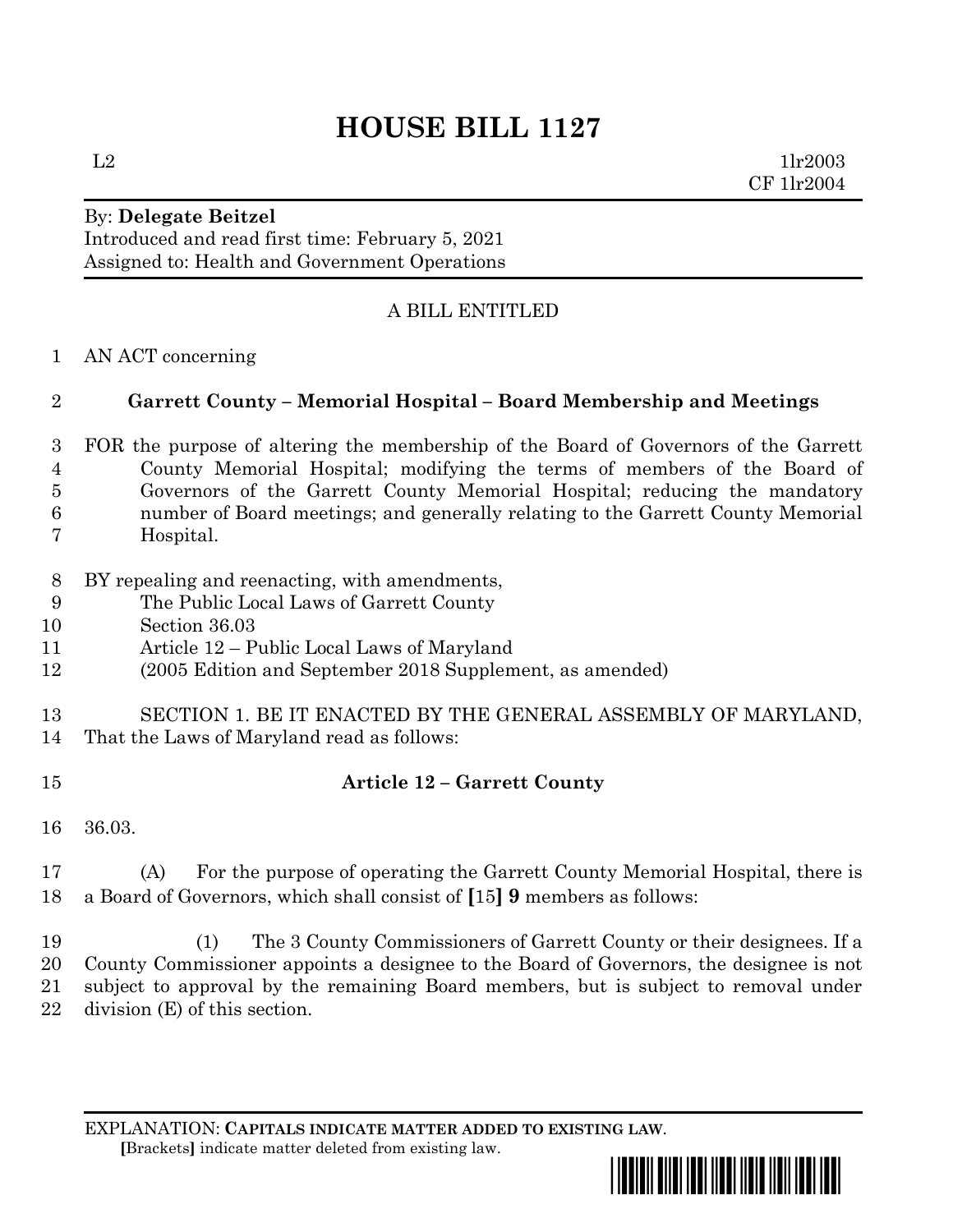#### **HOUSE BILL 1127**

 (2) **[**Three persons residing in Garrett County, 1 to be appointed by each of the County Commissioners. Each appointment under this division is subject to approval by majority vote of the Board of Governors at a meeting consisting of a quorum.

 (3)**]** The President of the Town Council of the Town of Oakland or the President's designee. If the President appoints a designee to the Board of Governors, the designee is not subject to approval by the remaining Board members, but is subject to removal under division (E) of this section.

 **[**(4)**] (3)** One person who is on the medical staff of the Garrett County Memorial Hospital and who is elected by the medical staff. The selection under this division is subject to approval by majority vote of the Board of Governors at a meeting consisting of a quorum.

 **[**(5)**] (4) [**Seven**] FOUR** at–large members who are selected for their talents, abilities and interest in the affairs of the hospital in accordance with the bylaws of the Board of Governors. The selection of an at–large member requires a majority of the qualified votes of the Board of Governors at a meeting consisting of a quorum. An at–large member may not vote for oneself, for a person who would replace the at–large member or for a person who would replace another at–large member whose term expires at the same time as the at–large member. The election of an at–large member requires at least **[**5**] 3** affirmative votes.

(B) The terms of members of the Board of Governors shall be as follows:

 (1) The terms of the County Commissioners and the term of the President of the Town Council of Oakland, as ex officio members, shall be coextensive with their respective terms of office.

 (2) **[**The term of a designee of a County Commissioner or of the President of the Town Council and the terms of members appointed by the County Commissioners is 2 years or until the current term of the elected official or officials who selected the member ends, whichever occurs first.

28 (3) The term of the medical staff member is 2 years.

 **[**(4)**] (3)** The term of an at–large member is 2 years. The terms of at–large members shall be staggered so that **[**3**] 2** at–large members are elected 1 year and **[**4**] 2** at–large members are elected the following year.

(C) Terms extended:

 (1) This division only applies if the term of a member appointed by the County Commissioners or of a designee of a County Commissioner or of the President of the Town Council or the term of the medical staff member ends and a replacement member is not selected.